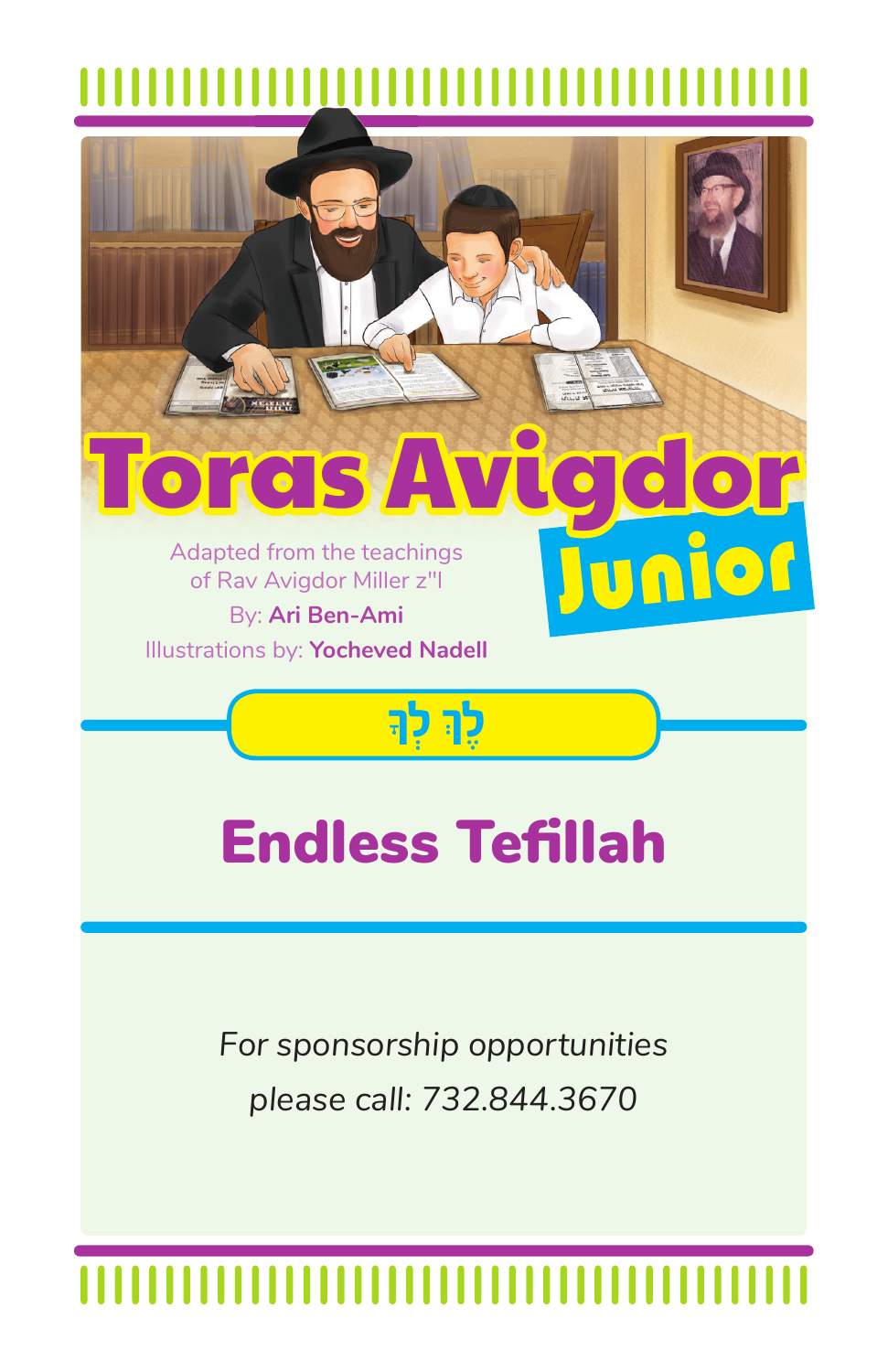# Parshas Lech Lecha **Endless Tefillah**

Chezky reached up and rang the doorbell of Bubby's apartment. Since Zeidy was nifter, it wasn't as easy as it used to be for her to get things done and it was Chezky's turn to spend the day with her helping her around the house.

The front door opened and Bubby stood there with a smile. "Perfect timing, Chezky! Come inside, I was just making breakfast." "I know you like pancakes," she added with a wink.

Chezky followed Bubby and the smell of freshly fried pancakes into the kitchen and watched as Bubby flipped the pancakes over so that they shouldn't burn. He was about to ask Bubby how she was feeling but he noticed that she was davening. Chezky was confused because his mother always told him not to do other things while davening, but maybe Bubby was very busy today so she didn't have the time to daven before he came over?

Bubby finished davening just as the last pancake was ready and she sat down with Chezky to eat a delicious breakfast. It was fun to hear Bubby tell him all about the things going on in her life. Chezky was amazed – he had only one doctor for everything but his Bubby had all different types of doctors for all different kinds of stuff and she always had funny stories about her doctor visits.

After breakfast, Chezky helped Bubby with the laundry. As they moved the wet clothes from the washing machine to the dryer and put a new load in, he saw that Bubby was davening again! "Could she be davening Mincha already?" Chezky wondered. Totty always said they couldn't daven Mincha until the afternoon, but maybe Bubby had a different minhag? After all, she was always telling Chezky that things were very different in Europe.

Once the washing machine was running, they left to go visit Bubby's best friend Sylvia. A month ago she had fallen down and broken her leg and now she was stuck in bed so Bubby tried to visit her a few times a week. As they walked down the block to catch the bus, Chezky noticed that Bubby was davening AGAIN! It couldn't possibly be maariv - it was still the morning!

Finally, as they sat down on the bus and Bubby finished davening, Chezky couldn't hold himself back any longer. "Bubby," he asked, "were you just davening?"

## 2 | Toras Avigdor Junior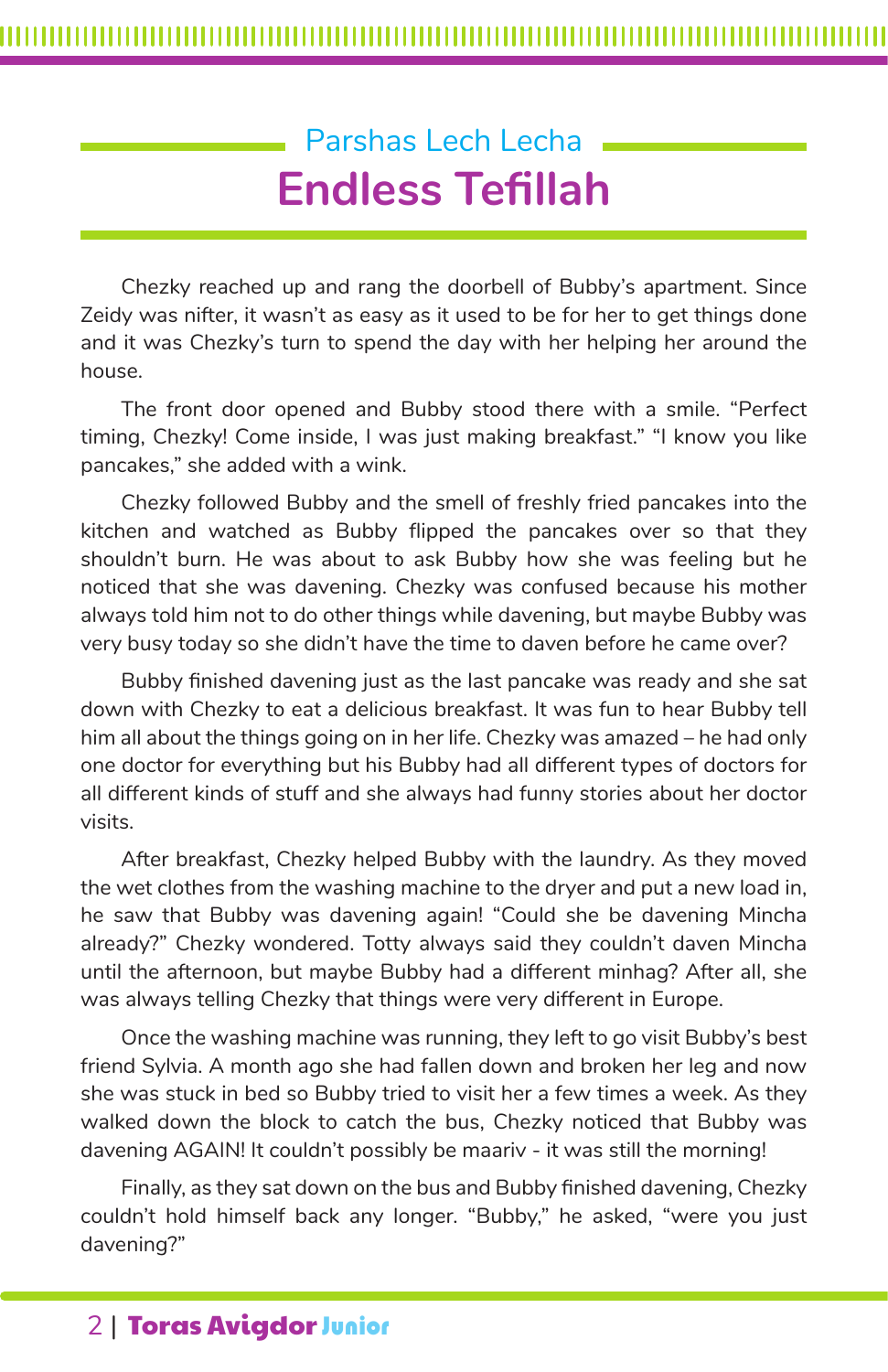

"Yes, Chezky, I was," Bubby said with a smile as the bus moved along.

"And were you also davening when we were doing laundry? And when you were making breakfast?"

"Yes, I was."

Chezky didn't want to sound chutzpadik, but he just needed to understand. "Do you daven Shacharis, Mincha, and Maariv in the morning in case you want to go to sleep early?"

Bubby started to laugh. "No, no, my boychik'l," she said. "I davened Shacharis at neitz this morning, probably before you even woke up, and I'll daven Mincha later after Totty picks you up. But last week I heard a beautiful shiur from Rav Avigdor Miller about Sarah Imeinu and since then I've been davening as much as I can all day long, even between the regular tefillos.